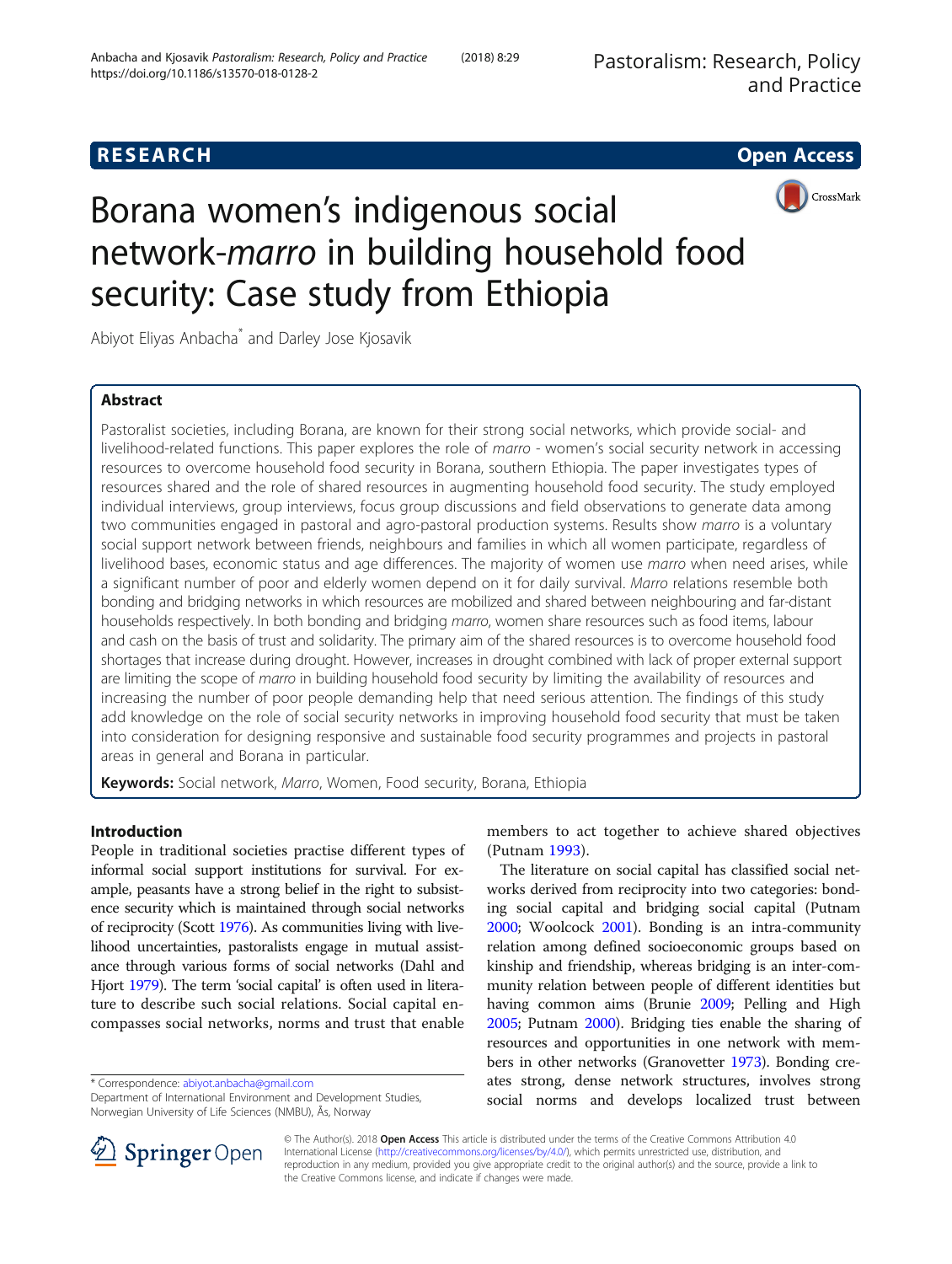members (Newman and Dale [2005](#page-11-0)). Both social bonding and bridging improve social wellbeing by establishing fundamental trust between groups (Aldrich et al. [2016\)](#page-11-0) which largely represent a social insurance system against risks (Aktipis et al. [2011\)](#page-11-0).

Such networks are widely practised by pastoralist and agro-pastoralist societies in East Africa. A few among many of these networks are the age-based resource distribution known as Rendille in north Kenya (Sato [1984](#page-11-0), [1997](#page-11-0)), Mutual Help of Maasai of Tanzania (Gray and Mueller [2012](#page-11-0); Potkanski [1999](#page-11-0)), the Stock Friend network of Turkana (Vries et al. [2006](#page-11-0)) and Kinship Support busa*gonfa*<sup>1</sup> of Borana (Tache and Sjaastad [2008](#page-11-0)). The primary aim of these social security networks is to overcome household food shortage, alleviate food insecurity and smooth consumption (Aktipis et al. [2011;](#page-11-0) Stavropoulou et al. [2017\)](#page-11-0). Other functions of social networks are to reduce hunger and meet other basic needs (Platteau [1991](#page-11-0)) through goods exchanged (Aktipis et al. [2011;](#page-11-0) Johnson [1999](#page-11-0); Kazianga and Udry [2006](#page-11-0); Stavropoulou et al. [2017](#page-11-0)). More specifically, the food-sharing culture among pastoralist women is to overcome household food shortages (Stavropoulou et al. [2017](#page-11-0)). In addition, women's networks increase their access to resources and reduce the existing gender gap (Khalif [2010](#page-11-0)). In general, the stock of social networks, including that of women, determines the degree to which vulnerability is reduced, including household food shortage, and opportunies appear in the community (Moser [1998\)](#page-11-0).

Despite the significance of the social security networks in improving household food shortage and ensuring survival, they largely remained invisible in formal policy and programmes towards building food security and reducing poverty (Agrawal et al. [2009](#page-11-0); Devereux and Getu [2013](#page-11-0)), owing partly to limited studies available on the role of the networks. However, it is impossible to understand food security and vulnerability in isolation of the cultural context of the daily experiences of women and men in building household food security (Tolossa [2009](#page-11-0)). Moreover, better understanding of the networks enables design of formal programmes on the basis of local understandings that in turn build trust and meet the needs and priorities of women and men. In the same manner, due attention can make the networks evolve that in turn builds strong communities (Moser [1998](#page-11-0)). Therefore, by focusing on Borana women's social network, this study aims to fill a knowledge gap on the role of social networks, particularly that of women, in building household food security.

Borana people are one of the well-known pastoralist groups living in southern Ethiopia and northern Kenya. They belong to the Oromo ethnic group that largely lives in Ethiopia. They speak Afan Oromo, $2$  a language belonging to the Cushitic family. Borana people's culture is constructed around complex social networks that serve both social- and livelihood-related functions. The social networks help Borana to share available resources including food items and other resources to ensure survival during hard times (Oba [2001;](#page-11-0) Tache and Sjaastad [2008](#page-11-0); Tiki et al. [2010](#page-11-0)). Some of the networks among the Borana are gender-specific; exclusively for women, like marro (Tache and Sjaastad [2008\)](#page-11-0). However, the role of the networks, including that of women, has not got enough attention and is even ignored in formal food security programmes and other development projects operating in the Borana area. Thus, this study aims to investigate the role of marro - women's social security network - in accessing livelihood resources for building household food security. Particularly, the study aims to answer first, the nature and frequency of women's participation in *marro*; second, types of resources shared in marro and third, the role of shared resources in building household food security. For the study, both pastoral and agro-pastoral production systems were examined to understand how the bonding and the bridging networks of marro function to build household food security.

### Study area

The Borana Oromo ethnic group lives in northern Kenya and southern Ethiopia. This study was undertaken in the Borana zone of southern Ethiopia (Figure [1](#page-2-0)). Borana zone is generally characterized as arid and semi-arid with fluctuating climatic conditions and mean annual rainfall between 400 and 600 mm (Coppock [1994](#page-11-0)). Pastoralism is the main livelihood, and the people are generally referred as cattle herders, and also they keep sheep, goats and camels (Bassi and Tache [2007](#page-11-0); Tiki et al. [2010\)](#page-11-0).

Though the Borana system was once viewed as the most sustainable type of pastoralism, currently, it is under increased vulnerability (Desta and Coppock [2004](#page-11-0)) resulting from recurring droughts as well as socio-economic and political factors. The people are known for their strong social security networks of helping each other during hard times including droughts (Tache and Sjaastad [2008](#page-11-0)). In addition, to overcome climate and non-climate stressors, Borana pastoralists are increasingly diversifying their livelihoods (Abebe [2016](#page-10-0); Hertkorn et al. [2015;](#page-11-0) Tache and Oba [2008](#page-11-0)). The diversified livelihoods shift the economy from pastoral towards agro-pastoral production. However, in other areas of the zone, some of the communities are still predominantly pastoralist. Thus, the selection of study communities is informed by this livelihood dynamics, to know if there is a difference on the use of *marro* in different production systems.

# Methods

We selected two pastoralist associations for this study: one predominantly pastoralist and the other agro-pastoralist.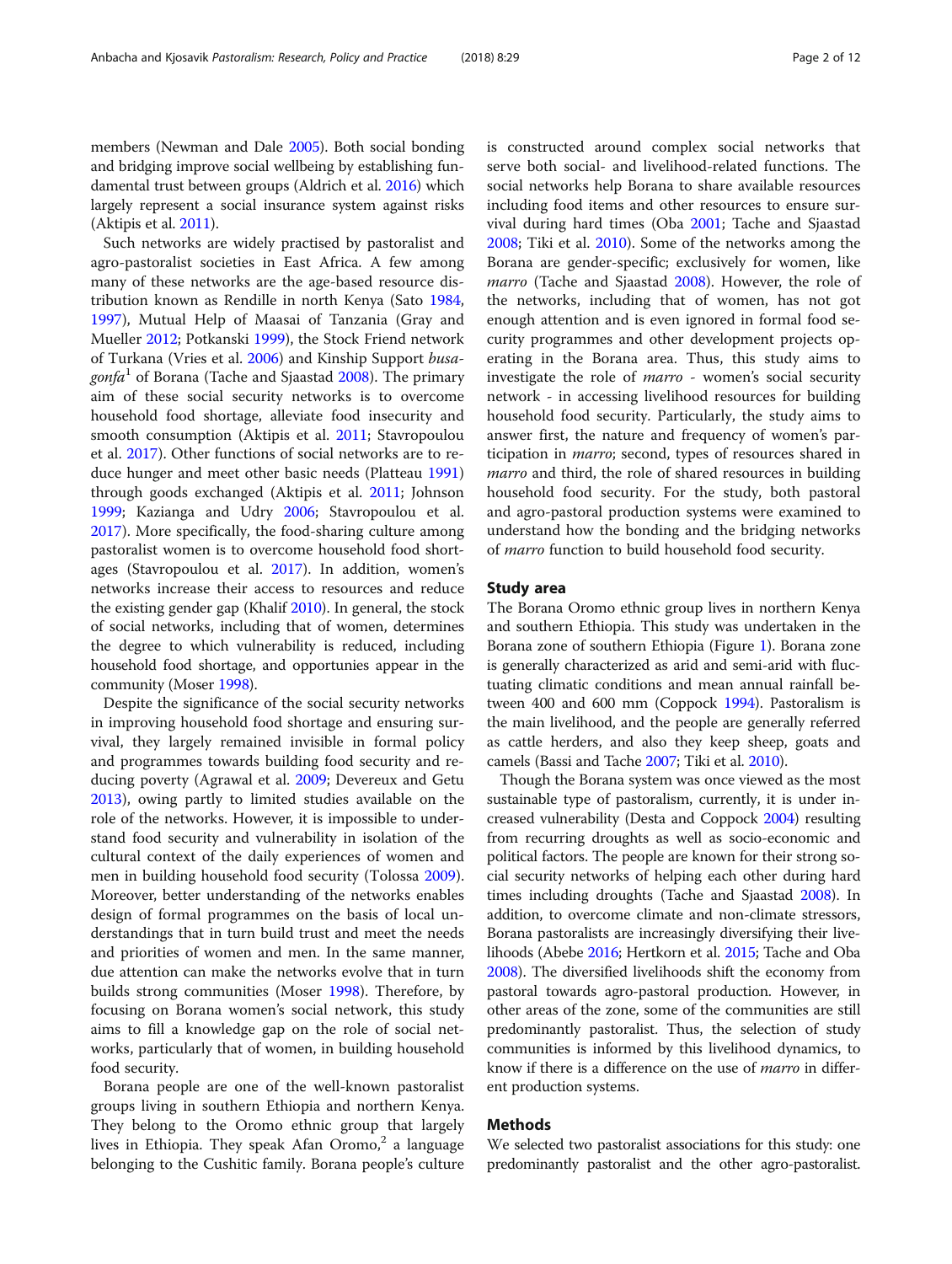<span id="page-2-0"></span>

Pastoralist associations are the smallest unit of adminstration in the area. After settling pastoralists the government had organized them into pastoral associations within districts. The agro-pastoralist livelihood is more diversified with a mix of crop production, herding activities, poultry farming, livestock trading, petty trading and sale of forest products (Anbacha and Kjosavik have an unpublished manuscript of an in-depth study of livelihood diversification of the Borana). However, this does not mean communities in the pastoral production system never participate in non-pastoral activities. For instance, every Borana household has a small plot of land up on which they produce crops.

For this study, two pastoralist associations (Harowayu and Madacho PAs) representing both production systems were selected. The Harowayu pastoralist association

was selected to represent the pastoral production system. The settlement pattern of Harowayu shows households grouped into different villages and the households are close to each other. The Madacho pastoralist association was selected to represent agro-pastoral livelihoods. Communities in Madacho practise animal trade, petty trade and crop production along with pastoralism. The households are located on the main road from Addis Ababa to Moyale.

From the selected two pastoralist associations, for individual interviews, we randomly selected 64 women respondents: 32 from the pastoral and 32 from the agro-pastoral production systems. In this study, we used the traditional wealth ranking system of Borana people that depend on the number of cattle the households own. In Borana wealth ranking system, the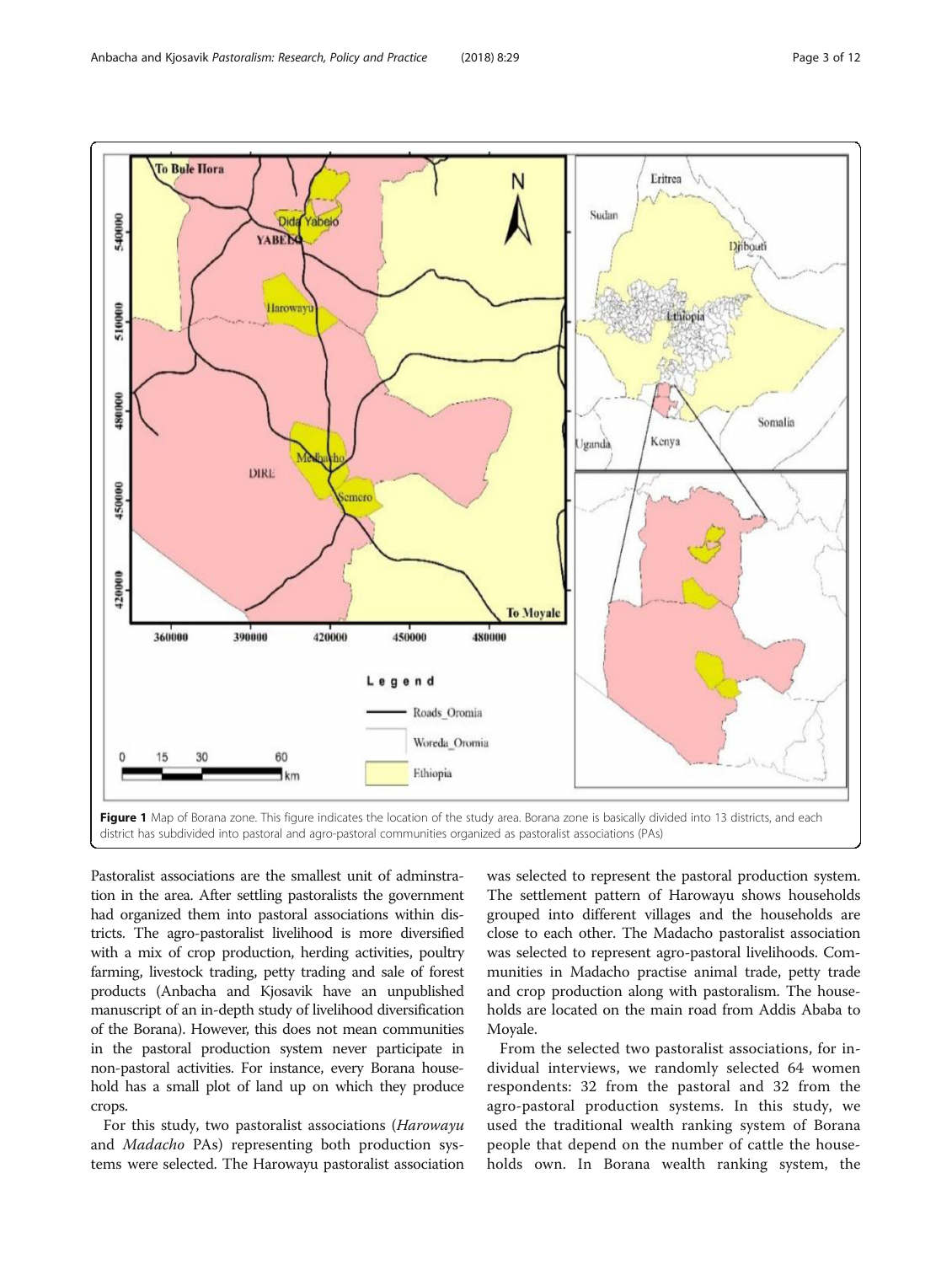households that own zero to five cattle are considered as 'poor' (locally termed dega), from five to ten cattle considered as 'just self-sufficient' (offi-danda'a) and above ten are considered as 'rich' (duressa). Here, each group is independent of each other. The detailed information of the respondents is given below (see Table 1).

Data on women's participation in marro, types of resources shared and the role of shared resources in household food security were collected from both communities using individual interviews. The individual interviews were face-to-face, using a structured questionnaire with the selected women respondents. Apart from individual interviews, four group interviews with women sharing the same marro, and two focus group discussions, were conducted, to collect data on frequently shared resources, factors affecting participation and the importance of shared resources in building household food security. Group interviews were conducted with women in the same *marro* to understand how each of them participate and use marro. In the group interview, the group size was small (three to five women) and the meetings were of short duration (about an hour for each group). On the other hand, in the focus group discussions women in different marro participated. In each focus group discussion, nine to 12 women participated, which indicates the relatively big group size, and each session lasted for two to three hours. The focus group discussions were in the form of detailed discussions among the women on specific topics, in contrast to the group interview where data are collected in the form of question-and-answer.

In order to answer the first question on participation, the selected women were individually asked to respond to a structured questionnaire prepared in Afan Oromo. The women were asked to rate their participation in marro by choosing between 'daily basis', 'occasionally', and 'once in a while'. In this study, 'daily basis' was used for women who depend on marro for everyday survival, while 'occasionally' for those who use marro whenever there is a need arises, whereas 'once in a while' are for those women who use *marro* rarely - only when there are no other alternatives to meet their needs. Most of the time, these women meet their needs by themselves and request help 'once in a while'. They usually have other alternatives for meeting their needs and only use the network 'once in a while' when they do have no other means. For instance, a woman who has cash can buy things she needs rather than going to her *marro* group women. This is common among rich women. In addition, in the focus group discussions and group interviews, women were asked to define and describe marro. In the study, we considered sharing of resources with immediate neighbours as bonding, and across communities as bridging network.

In order to answer the second question on types of resources shared in *marro*, the women were asked during the group interviews and focus group discussions to list, categorize and describe major resources shared in both bonding and bridging *marro*. In addition, in individual interviews, the women were also asked to state the category of resources they shared most often in their relations. The third question, the role of marro in ensuring household food security, was answered by allowing the women to sit down in groups and discuss the primary purpose of shared resources, and the role of these resources in improving household food security and challenges of marro. In addition, women in individual interviews were asked to choose if shared resources have no impact, positive impact and negative impact on household food security.

The study mainly employed qualitative data analysis. Content analysis was used to analyse and interpret data from group interviews, focus group discussions and observations. Data collected from individual interviews were entered into SPSS software version 22 and run for descriptive statistics-cross tabulation for the analysis. For the comparisons between groups such as livelihood base, age and wealth status, chi-square test was used.

## Results

### Marro and the participation of women

Group interviews indicated that the word marro was derived from its Afan Oromo root word called marru, meaning to round or to move in a circle. This shows that marro's function is to round all households in times of difficulty. The women stated that 'future is uncertain for all', in that a household with no problem today may face challenges in the future, for which the household might seek help from friends, relatives and

Table 1 Individual interview respondents

| Respondent category             | Total count |
|---------------------------------|-------------|
| Pastoralist association         |             |
| Harowayu                        | 32          |
| Madacho                         | 32          |
| Total                           | 64          |
| Economic status                 |             |
| Poor (dega)                     | 34          |
| Self-sufficient (offi-danda'an) | 20          |
| Rich (duressa)                  | 10          |
| Total                           | 64          |
| Age                             |             |
| Young (18 to 35 years)          | 34          |
| Middle age (36 to 50 years)     | 20          |
| Old (above 50 years)            | 10          |
| Total                           | 64          |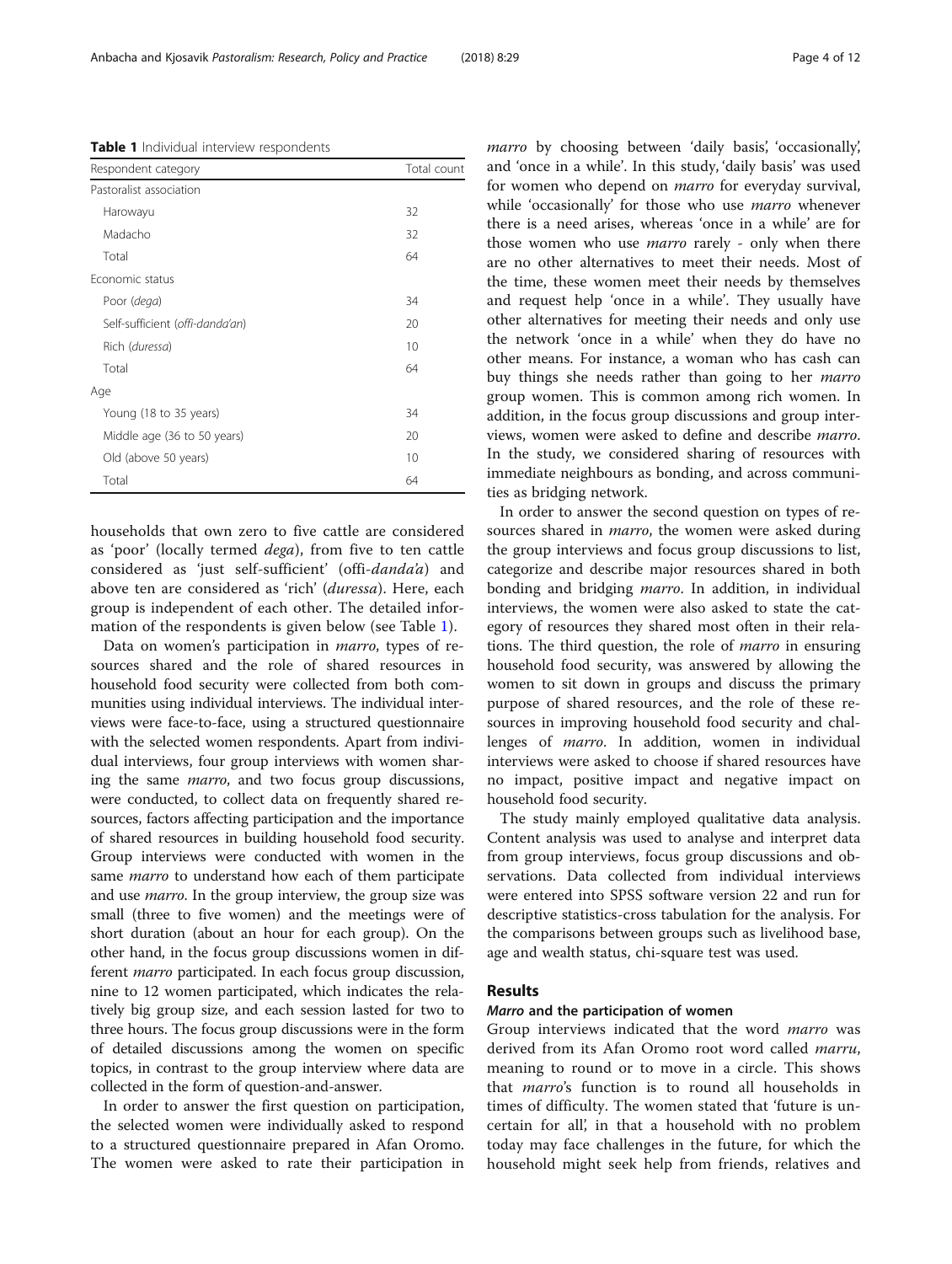neighbours through marro relations. As per their discussion, 'giving today is akin to putting aside resources as an insurance for tomorrow's problems'. Therefore, the giver is happy to invest in the neighbour's household, for which she expects a return during her own difficulties.

All participants in individual interviews stated that marro is an informal institution and has no formal rules or leaders. Similarly, the qualitative information also supports this idea. Information from group interviews and focus group discussions stated that the functioning of marro is based on the societal value of helping each other and expressing solidarity. As determined in a study which indicated that trust was a primary feature of social networks (Ostrom and Ahn [2001\)](#page-11-0), there is a fundamental trust between women in Borana. The women discussants stated that the strong belief of Borana society in interdependence. This is indicated in Borana sayings: wanti Borani qabu kan borana hundati meaning 'whatever an individual Borana owns belongs to all Borana'. This ensures the smooth functioning of *marro* at different levels.

As indicated in the group interviews, marro is established between near-distance households within a village and also between far-distant communities engaged in different production systems. The former is established between neighbouring households and has the bonding nature of a social network as an intra-community relationship. The bonding depends on the general rule of the society, stating that villagers have strong obligations to help each other. The Borana saying (stated by one informant) 'olla fi dudan dhabatu', meaning villagers and backbone make you to stand straight, indicates the importance of villagers (bonding) in the life of the society. This relationship of *marro* enables households to access available resources within their own communities to

meet household needs, particularly food requirements for survival. Bonding marro provides households in crisis with immediate and regular support as indicated in the qualitative information. Resources are exchanged more frequently in this relation compared to bridging marro. In marro relations established between neigbouring households resouces are exchanged frequently contrary to relations between far distant families.

Bridging *marro* is an inter-community relationship that links the households in different production systems, as indicated in focus group discussions. This enables households in a pastoral production system to access resources of households in agro-pastoral communities and vice versa. This is similar to the finding that bridging networks enable sharing of resources in one area with members in another area (Granovetter [1973](#page-11-0)). Compared to bonding marro, sharing is less frequent in this relationship; however, resources shared in bridging relations are relatively better in quantity and quality, as stated by women during discussion. This is due to the differences in livelihood portfolios between the households. In general, both bonding and bridging ties of *marro* coordinate and promote cooperation between households to achieve their objectives. This is similar to a study finding that social norms and trust enable participants in the institution to pursue and achieve their common objectives together (Moser et al. [2010](#page-11-0)). The bonding and bridging nature of marro between households is presented in a diagram (see Figure 2).

Regardless of livelihood basis, age or economic background, all women participate in *marro* (see Table [2](#page-5-0)). This finding is similar to the results of a study undertaken in northern Kenya among Waso Borana women (Khalif [2010](#page-11-0)). Although all women have *marro*, the rate of participation varies between women in different production systems, economic status and age groups.

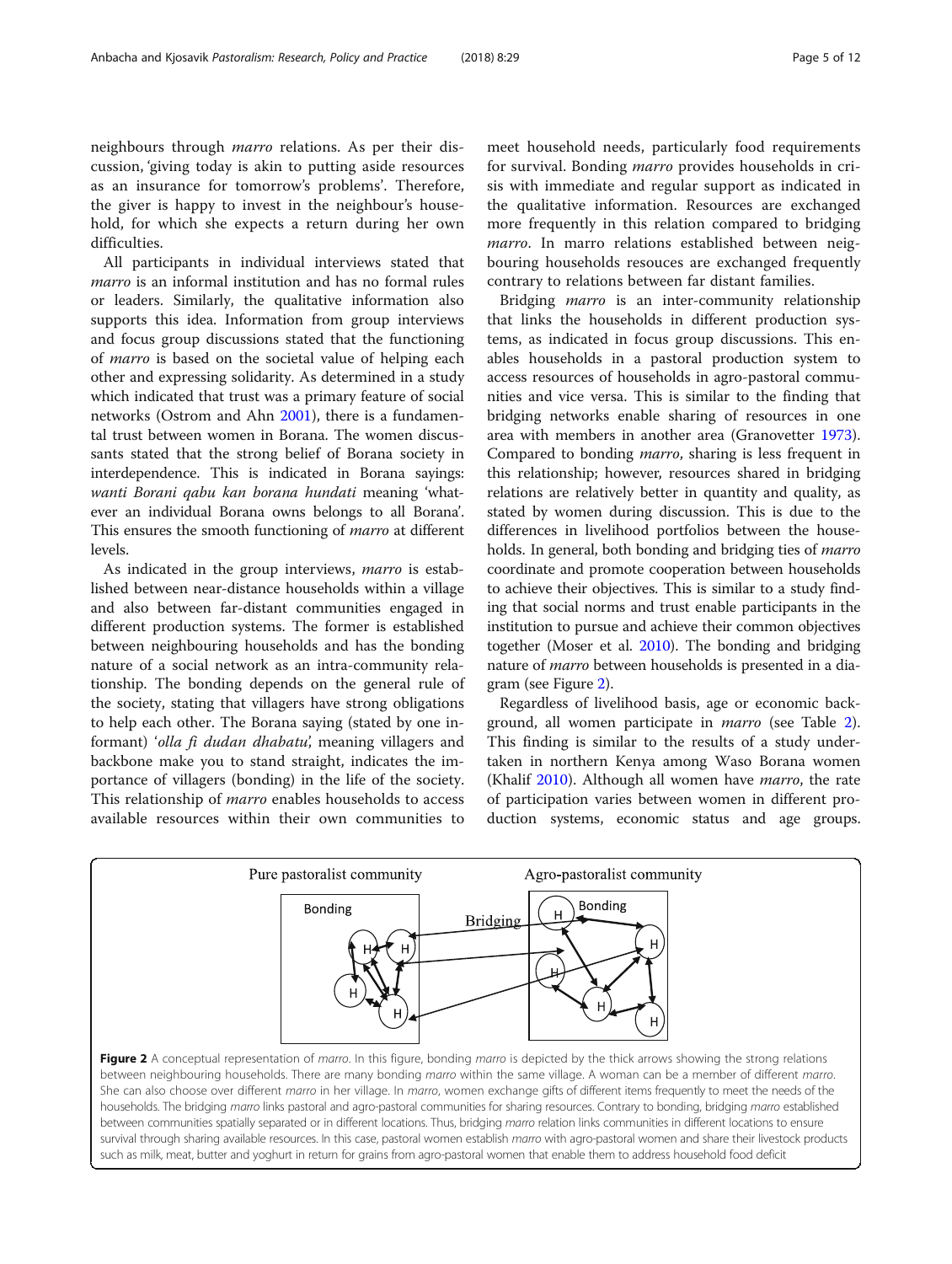| Participants     | Total count | Do you participate? |      | Level of participation |              |                |         | Chi-square |                |        |
|------------------|-------------|---------------------|------|------------------------|--------------|----------------|---------|------------|----------------|--------|
|                  |             | Yes %               | No % | Once in a while        | Occasionally | Daily          | Total % | Value      | df             | Sig.   |
| Livelihood       |             |                     |      |                        |              |                |         |            |                |        |
| Pastoralism      | 32          | 100                 |      | 5                      | 70           | 25             | 100     |            |                |        |
| Agro-pastoralism | 32          | 100                 |      | 10                     | 65           | 25             | 100     |            |                |        |
| Total            | 64          | 100                 |      |                        |              |                |         |            |                |        |
| Wealth status    |             |                     |      |                        |              |                |         |            |                |        |
| Poor             | 34          | 100                 |      | $\mathbf 0$            | 62           | 38             | 100     | 44.418     | $\overline{4}$ | 0.0001 |
| Self-sufficient  | 20          | 100                 |      | $\mathbf 0$            | 93           | $\overline{7}$ | 100     |            |                |        |
| Rich             | 10          | 100                 |      | 30                     | 60           | 10             | 100     |            |                |        |
| Total            | 64          | 100                 |      |                        |              |                |         |            |                |        |
| Age groups       |             |                     |      |                        |              |                |         |            |                |        |
| Young            | 34          | 100                 |      | 6                      | 69           | 25             | 100     | 12.579     | $\overline{4}$ | 0.014  |
| Middle aged      | 20          | 100                 |      | 12                     | 69           | 19             | 100     |            |                |        |
| Old              | 10          | 100                 |      | $\mathbf 0$            | 62           | 38             | 100     |            |                |        |
| Total            | 64          | 100                 |      |                        |              |                |         |            |                |        |

<span id="page-5-0"></span>Table 2 Participation of women in marro

Source: Fieldwork data, 2015

However, statistical analysis revealed that there is no significant variation between women in pastoral and agro-pastoral production systems in terms of the frequency of their participation in *marro*. This study also indicates that economic status is the determinant factor for women's participation in *marro*. Within the wealthy category, the majority of women participate in marro occasionally. Statistical analysis on the participation of women in marro indicated that there is significant variation on the basis of their economic status at ( $p = 0.0001$ ,  $\chi^2 =$ 44.418,  $df = 4$ ). For instance, 93% of self-sufficient women participate occasionally whereas none of women in this group participate only rarely 'once in a while'.

Of all groups, a relatively high percent of women (30%) in rich households participate only 'once in a while'. This indicates there is less participation among rich women or less dependency of rich women on marro. This differs from a previous study, which indicated a high participation of wealthy women in their marro relationships (Oba [2001\)](#page-11-0). The reason for this difference between these two studies lies in the way the questions were framed. In this study, the focus was on how often women are using marro to overcome their problems, while the previous study's focus was on how often women are helping others in the relation. Compared to other women, a significant number of poor women (38%) depend on marro for daily survival.

The qualitative information from all group interviews supports this finding that the economic status of women determines their dependence on marro, as poor women depend more on marro for daily survival. They establish *marro* with rich women, in which the poor women provide labour, and in return receive resources needed in their households. One of the young pastoralist informants described her own situation as follows:

I am a very poor woman and I do not have cattle. I provide labour for my neighbours for which I get the items needed for my household's daily. I depend on this relation regularly. [A poor young woman].

Although poor women are more dependent on *marro*, usually they have less expansive *marro* networks than rich women, as indicated in group discussions. In Borana, having expansive *marro* is a sign of respect, while not having *marro* is an insult, as indicated in the discussions. Therefore, every woman wants to have strong and expansive marro. However, economic status combined with the generosity behaviour of the woman determines her marro size. The discussants further explained that women in rich households build strong and expansive marro by investing more resources in the relationship. Similarly, those who invest more in relationships also get more support in times of their need. The discussants strongly emphasized that investment is vital for the smooth functioning of marro, noting that a lack of resources makes *marro* inactive and dormant. This is similar to a previous study in Kenya (Oba [2001\)](#page-11-0). One of the discussants described how her low economic situation negatively affected her marro:

I had wide *marro* in the past; however, drought in 2011 that killed my cattle limited my participation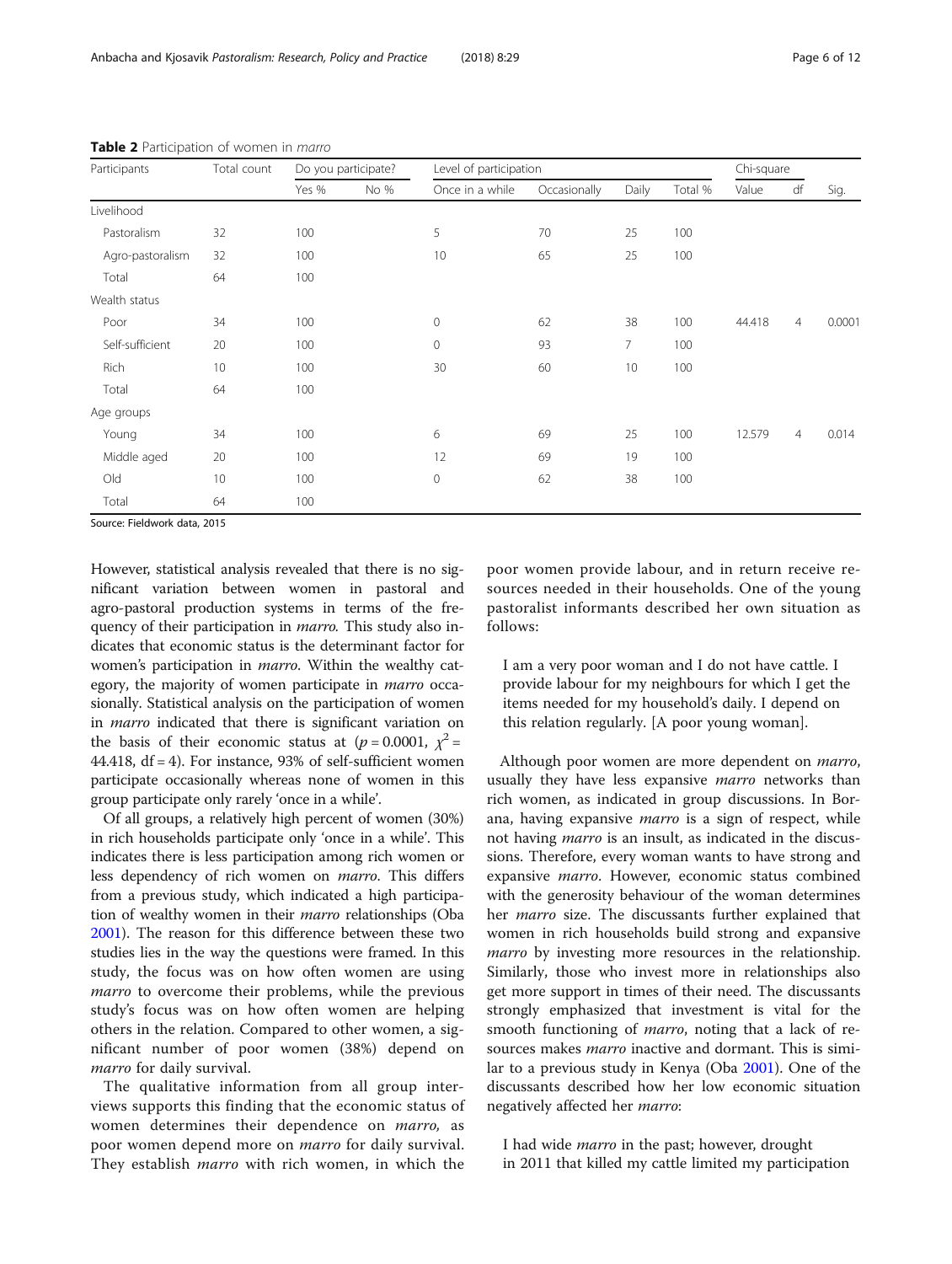in marro. Increase in household poverty prevented me from investing in my *marro*. Since then, most of the time I only receive resources more than giving to my *marro* women, that further inactivate my relation. I have already lost some of my previous marro women [a poor middle-aged woman pastoralist].

The discussants added that generosity  $(toltu<sup>3</sup>)$  is the other important asset which determines the expansiveness of a woman's *marro*. They stated that a rich but *hamtu*<sup>4</sup> woman (someone who does not want to share her resources with others) has usually limited *marro*.

Similar to women in poor households, a significant number of old women (38%) depend on marro for daily survival. There is a significant variation ( $p = 0.014$ ,  $\chi^2 = 12.579$ ,  $df = 4$ ) between women of different age groups in the rate of their participation in marro. Information from the group interviews confirms the finding that marro provides regular support for old women. These women cannot go far to fetch water, collect firewood and fodder and thus depend on others' labour. The old women establish marro with a young woman in which the elder serves as babysitter, prepares food and cleans hut and surroundings, while her marro young woman goes to the market, collects firewood and fetches water as indicated in women's group discussions. She shares the items brought from outside with the old woman who provided her with help/labour. One of the informants stated her own experience as follows:

I am an old woman and I cannot go to market, collect firewood and fodder. You see this boy [indicating a small boy sitting on her lap], I am taking care of him, he is my neighbour's son and his mother went to market. She will come with sugar and salt. This is how we live in Borana. My marro young women are helping me in providing things needed and I also help them in taking care of kids, clean house and provide tea when they come back from outside [an old woman from agro-pastoralist community].

In addition, the discussants mentioned that there are certain specific circumstances such as sickness, death and giving birth, in which all women need daily help from their marro women. As per the Borana culture, a woman soon after giving birth is entitled to rest for seven weeks (49 days). During this period, she is not allowed to exert herself in any activity including food preparation, taking care of children, going to market, collecting firewood, fetching water, washing clothes and other chores. This applies to all women irrespective of economic status, age and presence or absence of someone to help her in the household. If she has someone such as a mother-in-law or other women relatives, the burden on her marro decreases; otherwise, her marro women are responsible for all her household activities. In such circumstances, all women who have just given birth need help from their *marro* daily for a limited period. During data collection in Harowayu, we met a young woman who had given birth less than three weeks ago. She explained her dependence on marro:

I gave birth and I am entitled to rest and only responsible to feed my new baby. Other kids are with my *marro* woman, she is caring for them. Others brought me water, see [pointing to a container full of water], some come with firewood and food [a young woman].

The same is true if the woman is sick and unable to do her household chores. One of the informants explained her experience as follows:

I got bad injury on my leg three weeks ago while I was collecting firewood. Since then I am sick, and in bed. I cannot fetch water, collect firewood and go to market. For all these days, my marro women are providing needed goods and services for my household. Some of them bring me food, others provide labour; if I do not have them it would have been very hard for my family [a middle-aged woman].

Borana women are applying their marro relation in different circumstances that made the role of the institution quite complex. As indicated in the discussions, women are using *marro* in different situations including child birth, child naming ceremony, marriage, sickness and death, in addition to improving household food security to access the necessary resources for the households in different situations.

## Resources shared in marro

In the group interviews and focus group discussions, women listed major resources shared in bonding and bridging relations of marro (Table [3\)](#page-7-0).

Resources shared in marro include milk, butter, yogurt, meat, bones, tobacco, tea leaves, sugar, salt, labour, firewood, water, grains and cash categorized as food items, labour and cash. Among these, both food items and labour are widely shared between women of different livelihoods, age groups and different wealth statuses (Table [4](#page-8-0)). This study indicated that majority of pastoral women (79%) share food items and labour in their marro. Resources shared in both production systems vary, although majority mainly share food items and labour.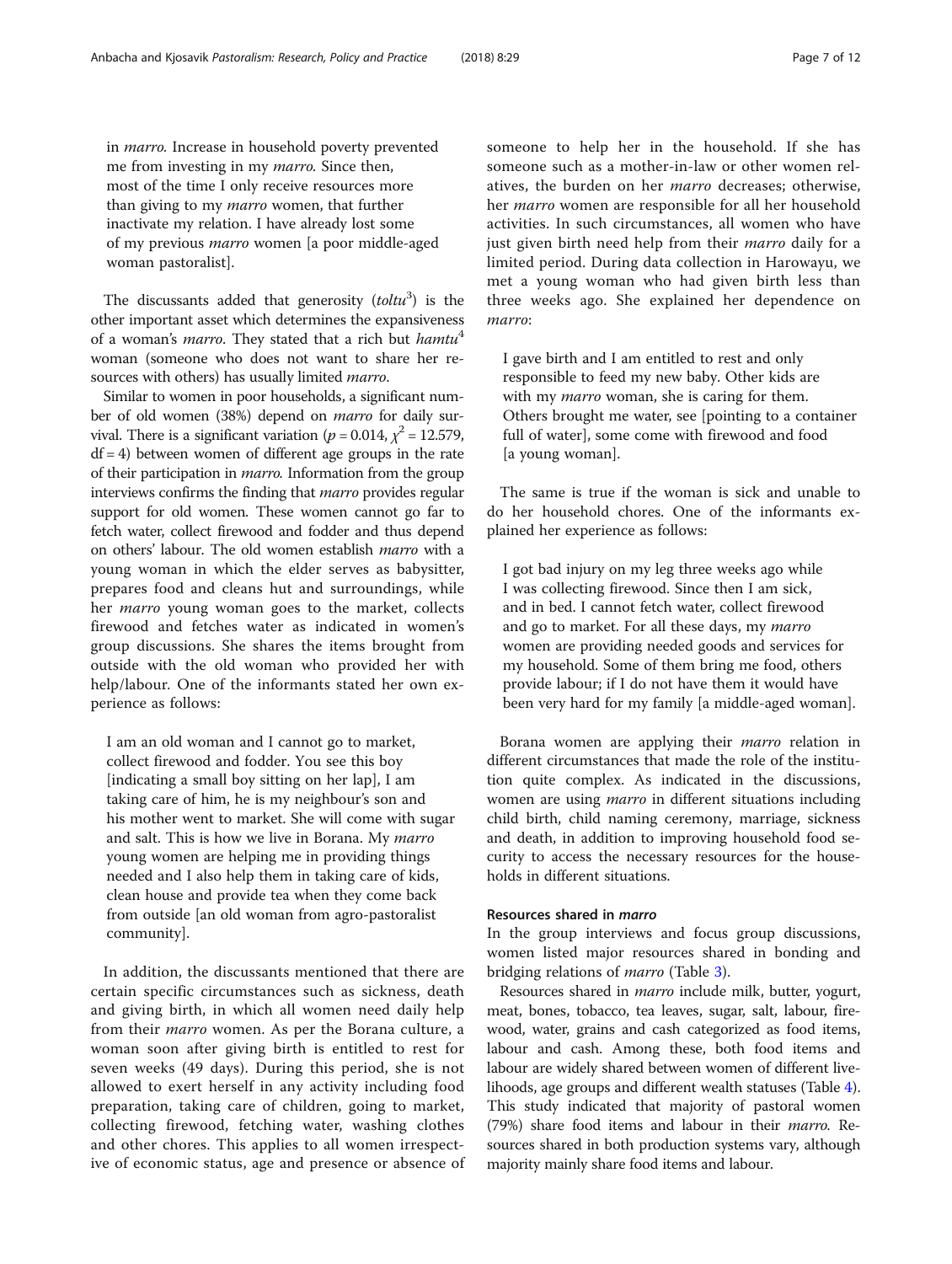| Resource category | Resources shared                    | Description                                                                                                                                                                                                                                                                                         |  |  |  |  |
|-------------------|-------------------------------------|-----------------------------------------------------------------------------------------------------------------------------------------------------------------------------------------------------------------------------------------------------------------------------------------------------|--|--|--|--|
| Food              | Milk, butter, yoghurt               | Commonly shared in bonding and bridging, especially in<br>bridging women in pastoral livelihood share with<br>agro-pastoral women                                                                                                                                                                   |  |  |  |  |
|                   | Meat and bones                      | Household slaughters animal share meat and bones.<br>Women in the household are responsible to share these<br>with her marro women. The bone sharing is very common<br>during drought crises where well-to-do households are<br>expected to share with poor households to ensure survival.          |  |  |  |  |
|                   | Cooked food                         | Mostly shared in bonding, women share with neighbouring<br>households in most cases. This can be given as immediate<br>support to households. Any person coming across cooked<br>food has full right to eat, even if not a member of the family.<br>It is also shared within bridging marro rarely. |  |  |  |  |
|                   | Salt, sugar, tea leaves and tobacco | These are commonly shared in bonding marro. Neighbouring<br>households share these resources more frequently.                                                                                                                                                                                       |  |  |  |  |
| Labour            | Firewood, water                     | Women collect firewood for each other in <i>marro</i> . Commonly<br>shared in bonding relation can also be shared in bridging<br>during ceremonies. Common to bring for sick women and<br>new mothers.                                                                                              |  |  |  |  |
|                   | Fodder                              | Increasingly shared than ever before. Women collect fodder<br>in collective through marro, becoming very popular with<br>increases in drought leading to animal feed shortage.                                                                                                                      |  |  |  |  |
|                   | Going to market                     | Women also combine their activities to overcome labour<br>shortage through marro. A woman going to market buys<br>the things needed by neighbouring households while the<br>one at home undertakes household activities.                                                                            |  |  |  |  |
|                   | Preparing food                      | Other important activity for which women use bonding<br>marro. It is common to prepare food for households when<br>woman in the household is sick, gave birth or has some<br>special programmes.                                                                                                    |  |  |  |  |
|                   | Hut-making                          | Hut-making is usually undertaken by marro. Hut-making in<br>the face of drought for a single woman is very hard.<br>That is why women use their relation to make huts for each other.                                                                                                               |  |  |  |  |
|                   | Farming activities                  | Women are undertaking farming activities such as land-clearing,<br>weeding, harvesting and transporting in marro. During drought<br>when men move with animals, women do many of the farming<br>activities through <i>marro</i> relation.                                                           |  |  |  |  |
| Cash              | Loan                                | Cash loan is newly introduced resources in <i>marro</i> and increasing<br>these days. Women give each other loans for purchase of foodstuffs<br>or for undertaking business. Most of the loans are simple and easy<br>to pay has no interest.                                                       |  |  |  |  |
|                   | Gift                                | Women also give to each other in their relation a cash gift. This is<br>not in the form of a loan but as a gift from <i>marro</i> woman.                                                                                                                                                            |  |  |  |  |

<span id="page-7-0"></span>Table 3 Qualitative information on resources shared in marro

Source: Fieldwork data, 2015

In agro-pastoral communities, more women share food and labour; however, a significant percentage also share the three varieties of resources: food, labour and cash. Similarly, based on production system, further statistical analysis portrayed a significant variation between women at  $(p = 0.028, \chi^2 = 9.096, df = 3)$  on resources shared in their relationships. This shows that livelihood basis is a significant factor determining the variety of resources shared in the women's relationships. As indicated in all group interviews, the more diversified the livelihood of the household, the more variety of resources shared in marro. The group interviews with agro-pastoralist women showed that their engagement in crop farming had increased the variety of resources shared in marro, in such a way that using grains from crop farming strengthens their *marro* with pastoral women. This shows diversification has increased the variety of resources women share in their institution.

In terms of economic status, the majority of rich women use a greater variety of resources in their relations, whereas nearly all (97%) of the poor share mainly labour and food items in such a way they provide labour to *marro* women for which they receive food items. Although many of the poor households generally depend on food aid for daily survival, they are investing part of the aid to activate their *marro* as indicated in the focus group discussions. It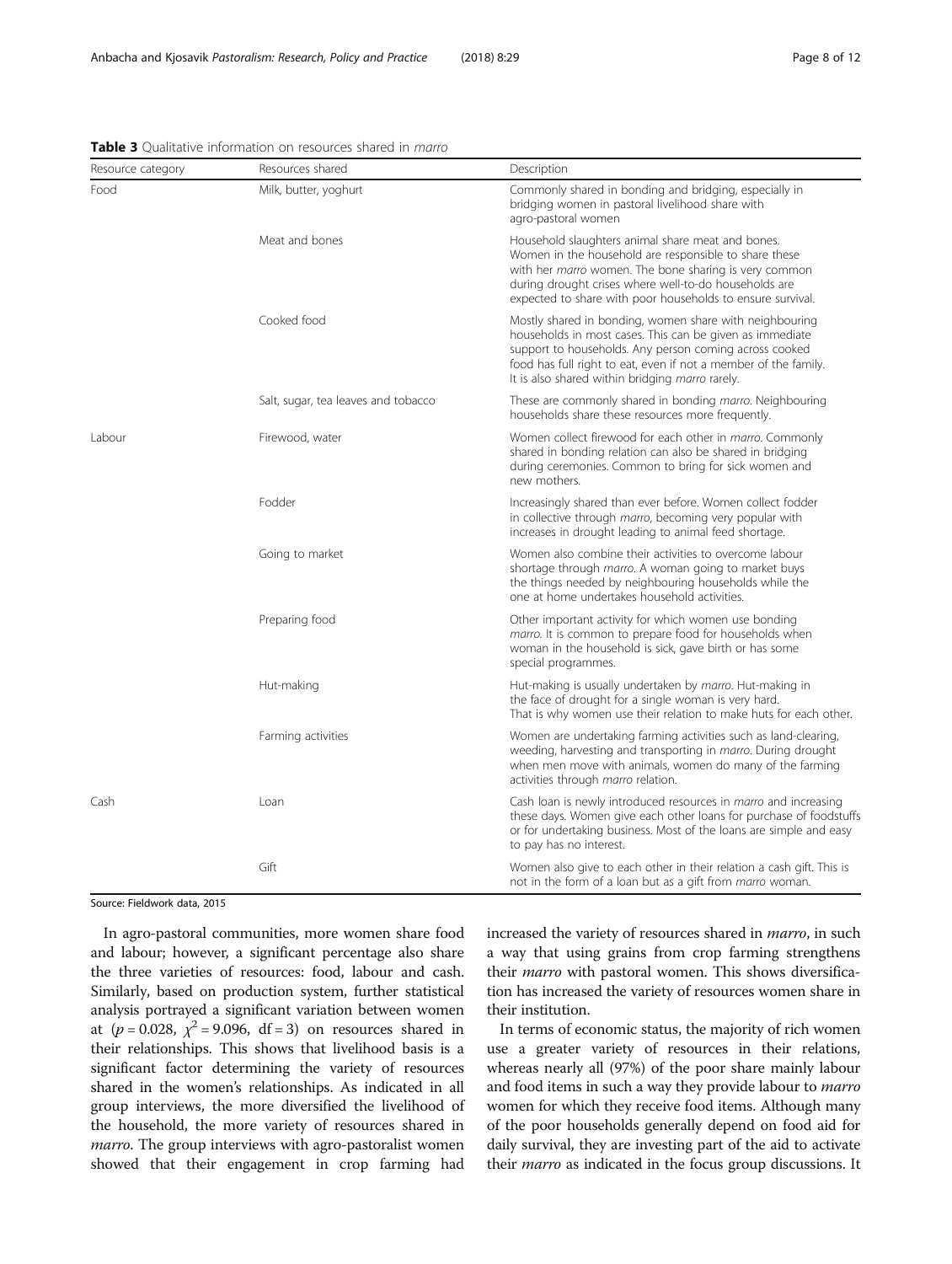| Page 9 of 12 |  |  |
|--------------|--|--|
|              |  |  |

| Participants      | Total count | % of respondents sharing different resources |                     |                     |                          |        | Chi-square |              |        |
|-------------------|-------------|----------------------------------------------|---------------------|---------------------|--------------------------|--------|------------|--------------|--------|
|                   |             | Food and<br>labour                           | Food and<br>cash    | Labour<br>and cash  | Food, cash<br>and labour | Total% | Value      | df           | Sig.   |
| Production system |             |                                              |                     |                     |                          |        |            |              |        |
| Pastoralist       | 32          | 79                                           | 0                   | 6                   | 15                       | 100    | 9.096      | $\mathbf{3}$ | 0.028  |
| Agro pastoralist  | 32          | 47                                           | 6                   | 3                   | 43                       | 100    |            |              |        |
| Total             | 64          |                                              |                     |                     |                          |        |            |              |        |
| Economic status   |             |                                              |                     |                     |                          |        |            |              |        |
| Poor              | 34          | 97                                           | 0                   | $\mathbf 0$         | 3                        | 100    | 42.78      | 6            | 0.0001 |
| Self-sufficient   | 20          | 35                                           | 5                   | 10                  | 50                       | 100    |            |              |        |
| Rich              | 10          | $\circ$                                      | $\mathsf{O}\xspace$ | 10                  | 90                       | 100    |            |              |        |
| Total             | 64          |                                              |                     |                     |                          |        |            |              |        |
| Age group         |             |                                              |                     |                     |                          |        |            |              |        |
| Young             | 34          | 76                                           | 3                   | 9                   | 12                       | 100    | 16.63      | 6            | 0.011  |
| Middle aged       | 20          | 35                                           | 5                   | $\circ$             | 60                       | 100    |            |              |        |
| Old               | 10          | 70                                           | 0                   | $\mathsf{O}\xspace$ | 30                       | 100    |            |              |        |
| Total             | 64          |                                              |                     |                     |                          |        |            |              |        |

<span id="page-8-0"></span>Table 4 Respondents sharing different resources in *marro* 

Source: Fieldwork data, 2015

is true that there is no formal linkage between marro and food aid programmes as indicated in the qualitative information, but informally women are investing it in their marro relationships. Thus, this strengthens their marro relation by availing food items to be shared.

Information from group interviews and focus group discussions in both production systems indicated that food items are the most commonly shared resources, followed by labour. This is similar to the study finding that local networks pool foodstuffs and other resources to overcome the suffering of the people (Agrawal et al. [2009](#page-11-0)). As discussed by the women, they share food in different circumstances. Women in households where there is food shortage access the needed food through marro. Similarly, if a woman has a visitor or guest and she does not have food to give the guest, she sends a messenger (*ergamitu*), usually a child, to her *marro* woman, to send sugar, tea leaves or any other foodstuff she needs for her guest. The marro woman gives what she has, not only from her surplus but also from limited resources, to help the woman and to maintain her good image in the eyes of the visitor. This was observed during the interviews. In one case, in the Harowayu settlement, when our interviewee had a visitor from Yabello, this gave us an opportunity to see first-hand information how marro applied to overcome household food shortage through sharing resources. Our interviewee did not have tea leaves and sugar in her own house to prepare tea for the guest (as was the custom in the community). She excused herself and went to her neighbour who supplied her with the required ingredients and she was then able to serve her guest. For the discussants, labour is the second most commonly shared

resource. They stated that Borana women bear a disproportionate burden of household domestic roles including cooking, fetching water, collecting firewood, cleaning, hut-making, going to market and taking care of children and the sick. Moreover, increases in droughts have added to the work burden of the already busy women by extending the time needed to collect firewood and fetch water. In order to overcome the common labour shortage, even under normal circumstances, many women combine some



Figure 3 Women making hut in marro. This figure is a picture taken in Harowayu pastoralist association while women in marro are constructing a hut or house for their marro woman. A woman and her marro cut trees and covering grasses and bring these to the location where she and her marro are making the hut together, with no involvement of husbands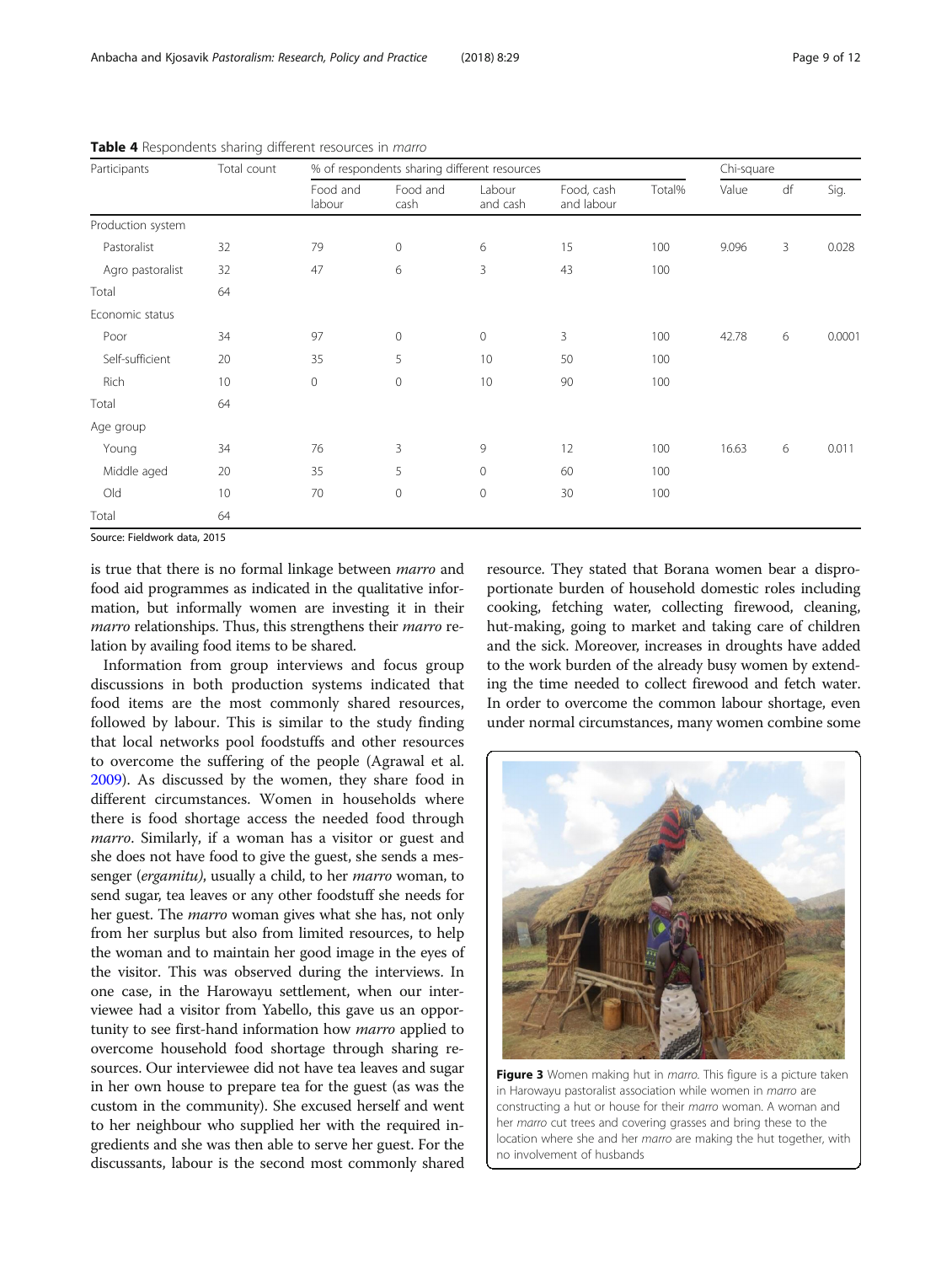of their work with their marro women. For example, a woman going to a market buys the items needed for her marro women, while the women at home take care of household activities, and other women go to fetch water and collect firewood that they share between needy households who helped them to save time and energy. The other major activity Borana women use marro for is hut-making (see Figure [3](#page-8-0)). Here, the women make huts together in order to reduce time and energy needed.

Although this study revealed the involvement of cash in *marro*, information from focus group discussions and group interviews indicated that cash was not part of the resources shared in marro relations in the past. The introduction of cash into current *marro* has two forms; cash is given as a gift and and as a loan, explained the discussants. If a woman approaches her *marro* woman for certain items and the requested woman also does not have the items but has some cash, she gives the cash to buy the items needed. This type of cash is not a loan; rather, it is a gift from *marro* woman. The woman who benefited from the cash is not expected to repay it; instead, she will do the same for her marro woman in times of need.

A study undertaken in northern Kenya poses questions concerning the moral value of introducing cash as a loan in *marro* (Khalif [2010](#page-11-0)). However, women in this study are using the cash loan from marro relation for different purposes, including food purchases and for business. Most of the time, the loan from marro does not bear interest and has no maturity period; instead, the borrower repays the loan when she gets money. If she cannot repay for a genuine reason, she has the possibility of asking for debt relief. As per the discussants, the introduction of cash in *marro* was as a result of the current pastoral transformation which has increased cash accessibility.

# Roles and challenges of marro in building household food security

Regardless of the livelihood basis, economic status and age differences, all individual informants confirmed that *marro* has a positive impact on ensuring household food security. Similarly, participants' group interviews and focus group discussions added that resources shared in *marro* directly or indirectly contribute to household food security improvement; according to the discussants, the primary objective of sharing resources in both bonding and bridging *marro* is to overcome household food shortages. The shared resources, particularly food items are never sold or changed to other forms, but aimed to increase food availability of distressed households.

The elderly women interviewees stated Borana pastoralists were food-secure and that the people had enough cattle to provide milk and milk products, which were staple foods of the society in the past. According to these women, milk production per cow was higher than it is currently. If two or more cows were in the milking period, they give surplus milk. The excess milk was used to feed young calves. Even in well-to-do households where there were large numbers of cows, some of the cows were not milked. In those past days, our informants told us, Borana pastoralists share food items for love and affection rather than as form of security.

In more recent times, food has become a critical problem for the Borana following several devastating droughts, as indicated in all group interviews and focus group discussions. In Borana households, women become more responsible for ensuring household food requirements as men have increasingly lost their entitlements due to droughts. In order to meet the food requirements of the household, women use *marro* to access food from near and far-distant households. Although women share food items under normal circumstances, during drought, they increasingly share what they have for survival. This is similar to a study which concluded that social capital plays critical roles during drought crises (Aldrich and Meyer [2015\)](#page-11-0). In marro, women share limited food items available to ensure that everyone has something to eat. The discussants added that 'if food is available in one household, people in the next household never go to bed with empty stomachs'. It is indeed part of the culture to share available resources among Borana women, to survive as a community. Thus, marro as social capital is one of the important sharing cultures among women that helped hard-pressed households to access food. This is corroborated by a study carried out after Hurricane Katrina in USA, which found that connections across social, cultural and economic lines provides access to essential resources like food for families (Aldrich et al. [2016](#page-11-0)). It is common practice for people to use their social institutions in order to overcome difficulties. One of the poor women in the group interview explained the existing sharing philosophy as Borani yoo nyate anis nan-nyadha, which means 'if a Boran<sup>5</sup> (individual Borana) eats, I will eat' indicating in the Borana community, everyone is entitled to food without any preconditions.

Borana women understand each other's food shortages and feel a responsibility to fill the gap, sometimes even before help is requested. However, it is also the right for a hard-pressed woman to request food from her marro women in both bonding and bridging relations in times of need. Moreover, the culture stresses the obligations of  $\textit{olla}^6$  to solve the problems of neighbouring households, by mobilizing existing resources to secure survival. This strong sharing culture has kept *marro* continuing even when resources are limited, which is a good opportunity for future development of the relationship. However,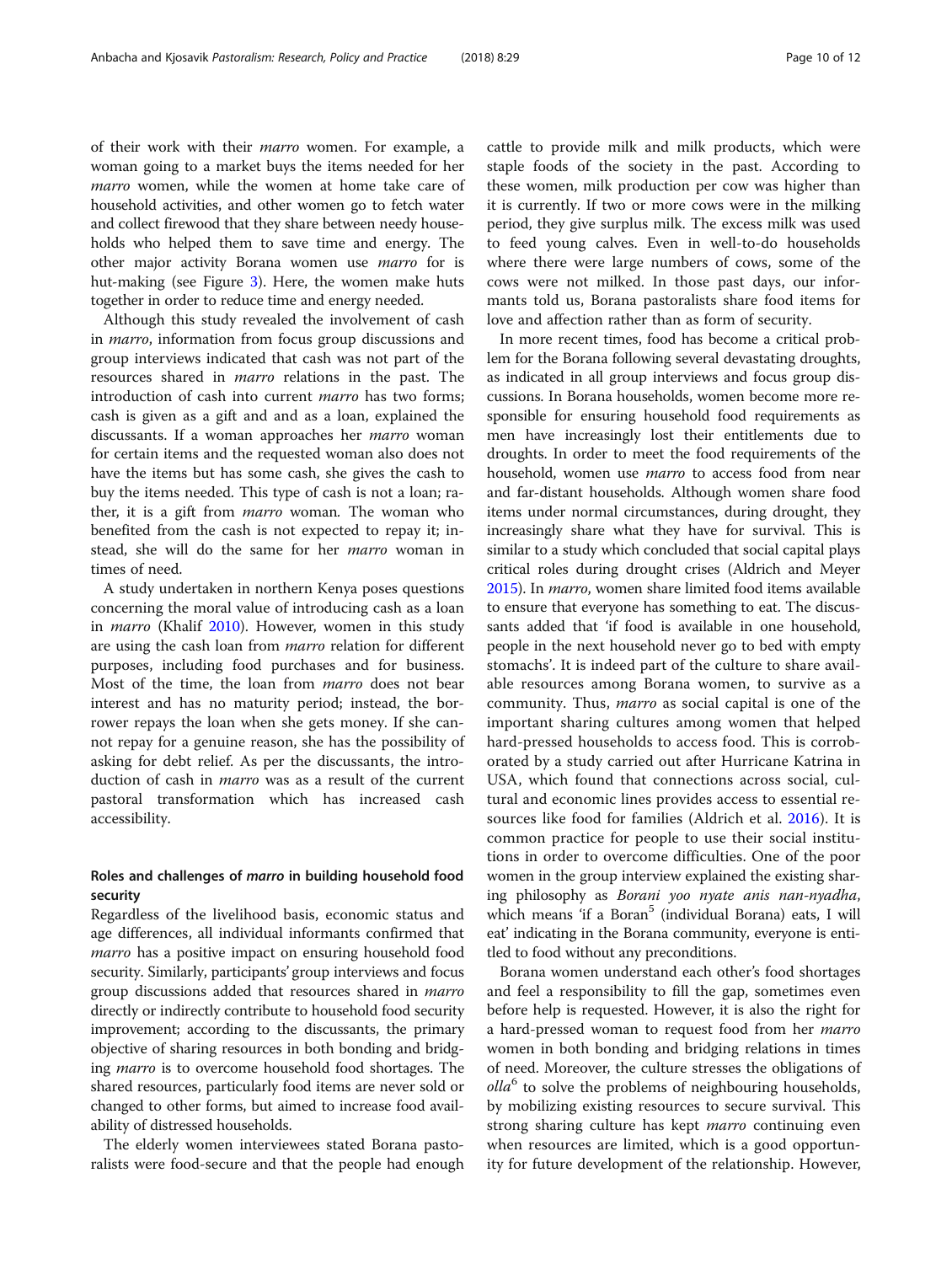<span id="page-10-0"></span>following increases in drought, as indicated in group interviews, the number of people demanding help is increasing while resources to be shared are diminishing. This threatens the potential of *marro* in ensuring household food security. Moreover, lack of adequate external support combined with increases in livestock prices and the commoditisation of milk is also limiting the risk-pooling capacity of marro. The milk investment in marro has decreased following commoditisation of milk as indicated in all focus group discussions. Similarly, the discussants revealed that following increases in the price of livestock, many prefer to sell the livestock rather than slaughtering, which effectively limits sharing of meat and bone in marro relationships. These actions limit the role marro plays in building household food security that in long run may cause erosion of *marro*; this could adversely affect women and their households. Therefore, attention must be paid to the marro relationsship in order to expand its risk-pooling capacity for the benefit of the women and the households they manage.

### Conclusions

This paper analysed the role of Borana women's indigenous social network, known as marro, in enhancing household food security. The study was carried out in two communities with different production systems, namely pastoral and agro-pastoral. In addition to livelihood, women's age and economic status were used to examine women's participation, resources shared and the role these resources have on household food security. The paper establishes that marro is a network in which all women participate regardless of differences in their production system, age and economic status. The majority of women participate occasionally in marro, whereas a significant number of poor and aged women use marro for daily survival.

Marro is established at different levels between neighbouring households and between distant households in separate locations, which are engaged in different production systems. The former *marro* has the bonding nature of a social security network that mobilizes existing resources in a village. The latter marro, considered as a bridging relation, is established between households in different livelihood systems to mobilize and share resources in different locations for survival. In both bonding and bridging relations, women share various types of resources categorized as food items, labour and cash. Food items are the most frequently shared in *marro*, aimed to overcome household food shortages. Although women share food items in normal circumstances, sharing increases during drought. Thus, marro as a social security network is playing a vital role in improving household food security. However, the low external attention given to this institution, combined with lack of resources and increased number of poor people in the area, is challenging the roles *marro* play in building household food security.

The findings of this study shed light on the roles social security networks play to overcome food shortage. These networks are vital in designing equitable and sustainable food security projects and programmes in pastoral areas in general and Borana area in particular.

#### **Endnotes**

 ${}^{1}B$ usagonfa is a clan-based institution by which Borana pastoralists respond to serious economic problems of their clan members.

 $A$ fan Oromo is a language that belongs to the Cushitic family, spoken by the Oromo people.

 $3Toltu$  afan oromo word for someone who likes giving.

- $^{4}$ Hamtu is someone who does not like giving.
- $5$ Boran is an individual in the Borana society.

 $^{6}$ *Olla* is the people living in the same village or known as villagers.

#### Acknowledgements

The authors are grateful to Professor Gufu Oba for valuable comments. Special thanks to the Borana women who volunteered the information for this study. We are also thankful to Boru Daniel and Jarso Jaldessa for their help during the data collection.

#### Funding

This work was done through financial support from the Norwegian Ministry of Foreign Affairs - NORAD project institutional collaboration between Hawassa University, Ethiopia, and Norwegian University of Life Sciences, Norway.

#### Authors' contributions

AEA collected the data and drafted the manuscript. DJK provided the theoretical inputs and revised the paper. All authors read and approved the manuscript.

#### Authors' information

Abiyot Eliyas Anbacha is a Doctoral Fellow at the Department of International Environment and Development Studies, Norwegian University of Life Sciences (NMBU).

Darley Jose Kjosavik is a Professor of International Development Studies at the Department of International Environment and Development Studies, Norwegian University of Life Sciences (NMBU).

#### Competing interests

The authors declare that they have no competing interests.

#### Publisher's Note

Springer Nature remains neutral with regard to jurisdictional claims in published maps and institutional affiliations.

#### Received: 1 December 2017 Accepted: 30 May 2018 Published online: 25 October 2018

#### References

Abebe, D., 2016. Resilience and Risk in Borana Pastoral Areas of Southern Ethiopia: Recent Trends in Diversified and Alternative Livelihoods, USAID/East Africa Resilience Learning Project, Tufts University, US. [https://pdf.usaid.gov/](https://pdf.usaid.gov/pdf_docs/pa00m1pz.pdf) [pdf\\_docs/pa00m1pz.pdf](https://pdf.usaid.gov/pdf_docs/pa00m1pz.pdf).